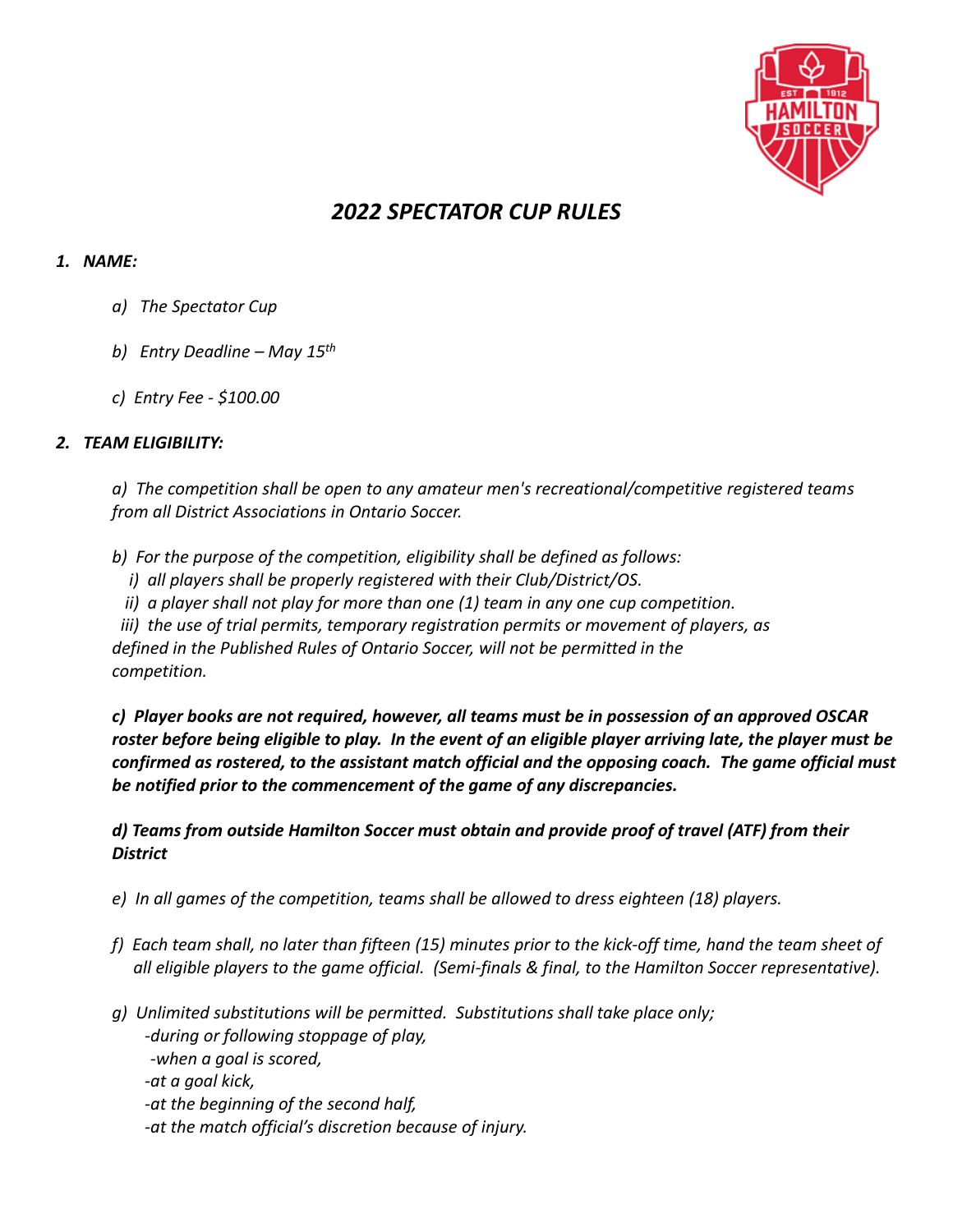#### *3. HOME TEAM RESPONSIBILITIES:*

- *a) The home team is the first team drawn in any pair of ballots in the cup draw and shall be responsible for the following:*
	- *i) the provision of nets and corner flags.*
	- *ii) the provision of a suitable game ball,*

 *iii) the reporting of the game result to the Cup Coordinator within twenty-four (24) hours of the game,*

*iv) if the colours of the two teams are similar, as judged by the match official, the home team must wear alternate colours.*

*v) the securing of a suitable playing field and obtaining permit. Permit MUST be present at field on game day at the field.*

#### *4. SCHEDULING AND RE-SCHEDULING OF GAMES:*

*a) all games to be scheduled by the home team, located within 25 kms of the home team's home field, with the assistance of the Cup Coordinator, and played by the stipulated date giving the opposing team a minimum of 7 days' notice, except for the semi-finals and finals. Hamilton Soccer will maintain the right to schedule any game that is not scheduled by the home team by the stipulated date, where the home team will then be fined a \$50.00 administration fee and responsible for the cost of the field rental.* 

*b) the cost of the field which is to be capped at \$200.00, and match officials fees shall be divided equally by the two teams, except for the semi-finals and finals. The 50% cost of field and match officials' fees shall be payable before game time to the home team who is then responsible for making payment to those officials. If Hamilton Soccer needs to collect any funds on behalf of the home team, a \$50 administrative fee will be assessed to the team owing the fees. If for any reason the game is not played due to not enough players, last minute inclement weather, etc, the match officials and assistant match officials shall be paid half of the game fees. Fees are as follows:*

*- \$65.00 for the match official and \$40.00 for each assistant match official.*

*c) in the event that a scheduled game cannot be completed on the designated date because of unplayable field conditions, it shall be rescheduled in accordance with 4.a) and must still be played by the stipulated date. If 75 minutes of the scheduled game is played, the game shall be deemed completed.*

## *5. REFEREES:*

*a) The Cup Coordinator shall be responsible for overseeing all game appointments up to, and including, the finals.*

*b) Game sheets and misconduct reports are to be sent to Hamilton Soccer at The Dome at Redeemer, 777 Garner Rd. E., Ancaster, ON L9K 1J4, within forty-eight (48) hours of the game.*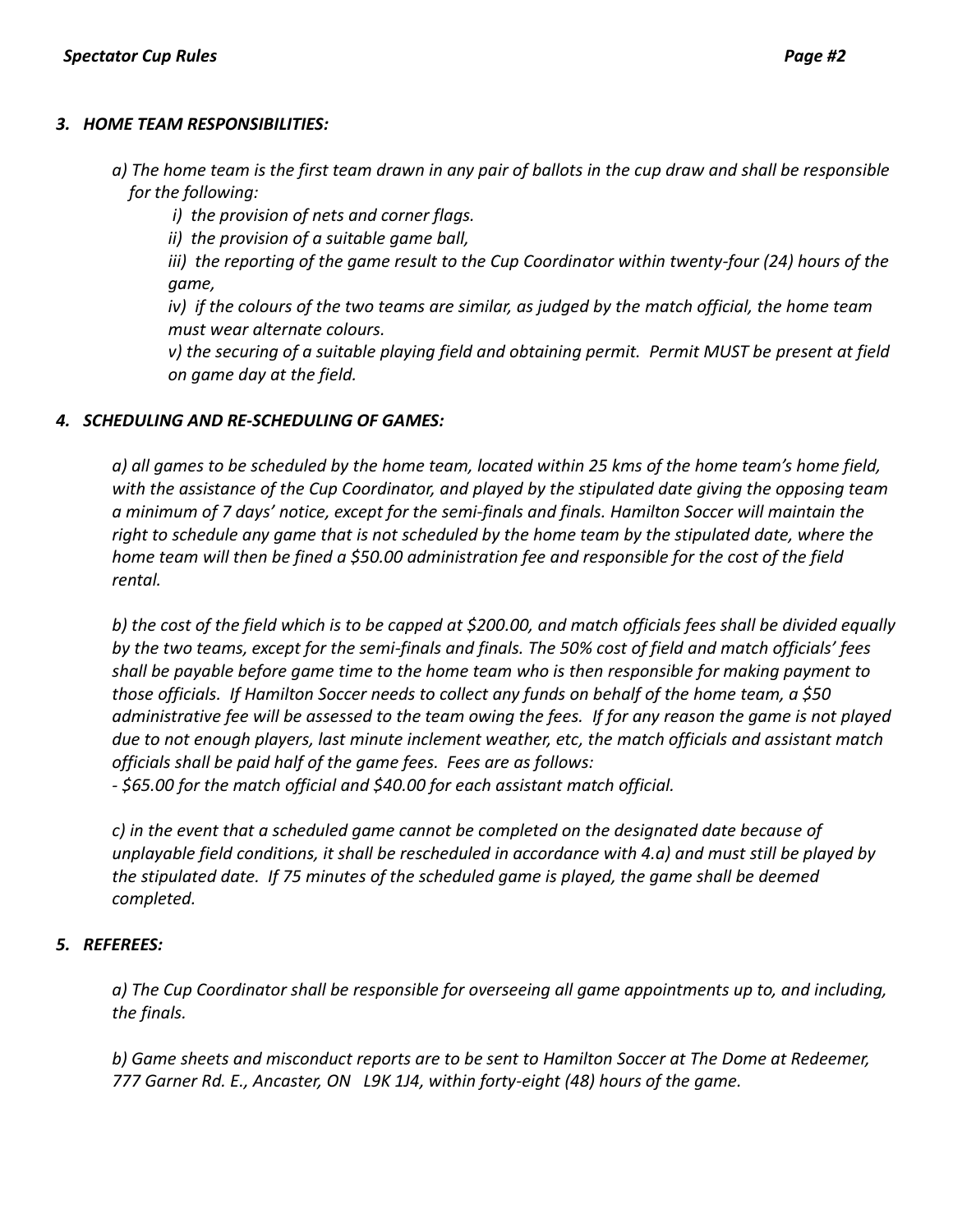## *6. DURATION:*

*a) The duration of all games in the competition shall consist of two (2) forty-five (45) minute halves.* 

*b) If a game is tied at the end of Regulation Time, the winner of the game shall be determined by "the taking of penalty kicks from the penalty mark", in accordance with the current edition of the F.I.F.A. Laws of The Game and Universal Guide for Match Officials.* 

# *7. PROTESTS:*

- *a) All protests arising out of games in the competition shall be sent to Hamilton Soccer by: i) email within two (2) days of the game to which they relate, accompanied by a protest fee of fifty dollars (\$50.00), delivered to the Hamilton Soccer Office.*
- *b) In all protests, the protesting team must send the team protesting against, by email, within two (2) days of the match concerned.*
- *c) Protests shall be dealt with by the Executive Committee and there shall be no further appeal of any kind against a decision of the Executive Committee.*

#### *8. DEFAULTS - NO SHOWS, WITHDRAWALS, AND ABANDONED GAMES:*

*a) No Show: Any team failing to fulfill their appointed Cup game shall forfeit their entry fee and pay any applicable match officials fee incurred, any field rental costs, and be fined an amount not less than one hundred dollars (\$100.00), and the team officials may be subject to disciplinary action.*

- *b) (i) Withdrawal: Any team which is unable to fulfill its appointed Cup game and which has notified the Cup Coordinator and the opposing team at least 72 hrs. prior to kick-off time, shall forfeit their entry fee and may be subject to other expenses.*
	- *(ii) The Cup Coordinator will notify the match officials not to attend a game as noted in 8.b).i).*
- *c) Disposition of abandoned games shall be at the discretion of the Executive Committee.*

## *9. DISCIPLINE:*

*a) For players that have been sent off in the Cup competition, the Discipline Committee will hear or review the case before the next round, where the suspension must be served, if the accused is found guilty.*

*b) Match Official assault cases, involving alleged attempted physical assault or physical assault, will be handled in accordance with the Published Rules of Ontario Soccer and the accused person will be immediately suspended, and shall remain so until the case is resolved.*